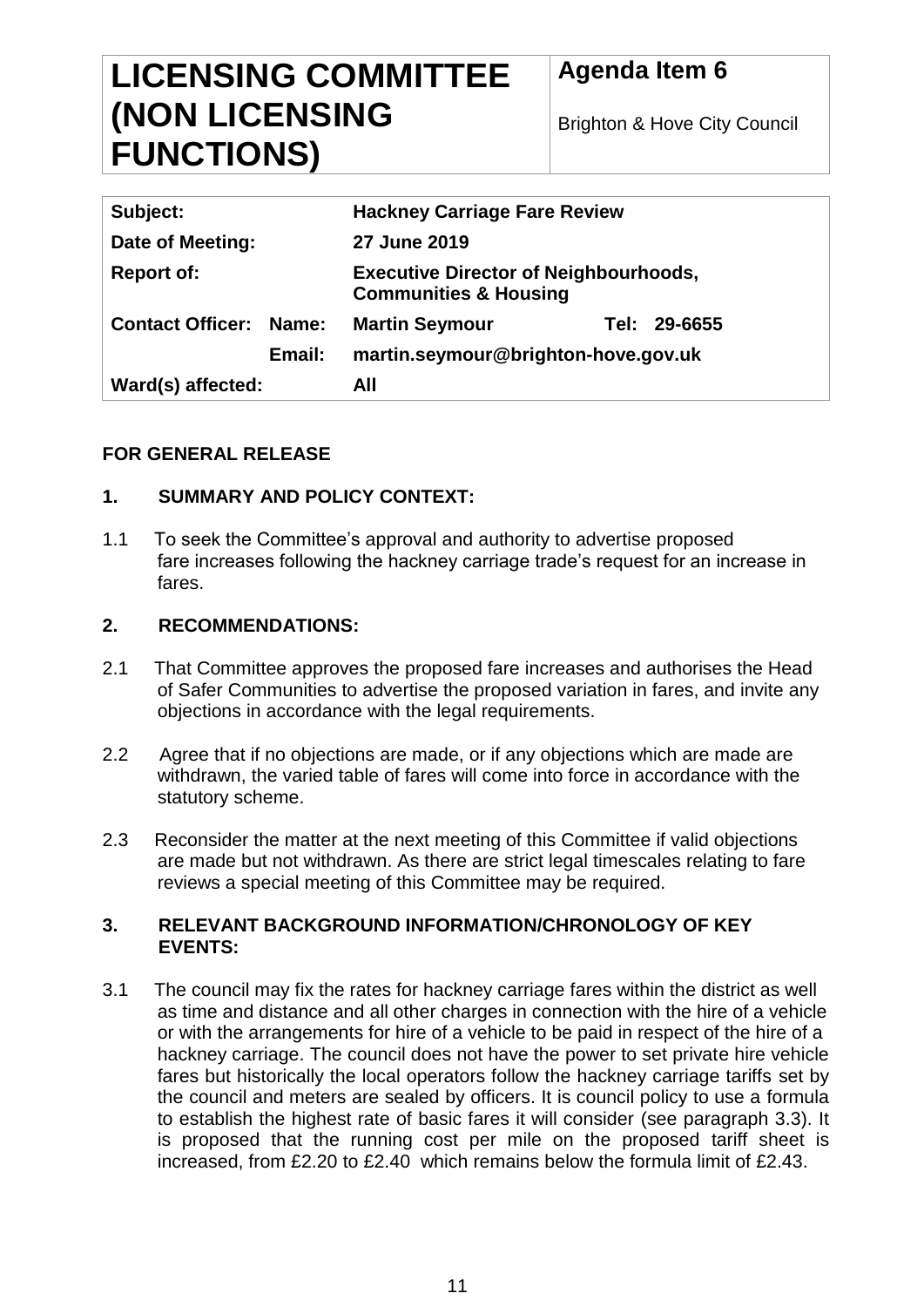- 3.2 Applications for hackney carriage fare increases are made through the Taxi Forum in accordance with the agreed formula approved by the Council. If the general consensus of the trade is in agreement with a fare increase, representatives of the trade will be called to a meeting to discuss any proposals with officers of the Council and the lead councillor of the licensing committee who will then present any proposal agreed by that meeting to the next available meeting of the Licensing Committee for their consideration.
- 3.3 The formula is a mixture of independent figures for average earnings, for vehicle standing charges and running costs and for vehicle insurance premiums. The figures for standing charges and running costs were produced annually by the AA. They are based upon engine size and new vehicle costs for petrol cars and diesel cars. An average of the two is used to calculate running costs to reflect the mixed nature of the city's taxi fleet. As the AA have not updated these figures since 2014 an inflation figure based on CPI from March 15 to December 18 has been added to the last updated AA figures.
- 3.4 For the purposes of the fare formula used for this report the middle price band of £18,000 to £25,000 for petrol cars and £22,000 to £26,000 for diesel cars has been used to ascertain vehicle-running costs.
- 3.5 The last hackney carriage fare increase occurred in March 2015. The hackney carriage trade now seeks a further increase.
- 3.6 Justification by the trade for an increase in fares is that the fares have not changed since March 2015 since which they have absorbed increasing of fuel prices and other costs associated with running a Hackney Carriage Vehicle. The trade also require an increase so proprietors can maintain the high level of vehicle standard and specification for Brighton & Hove. The full BHTTFA (Brighton & Hove Taxi Trade Forum Association) submission can be found at appendix 1.
- 3.7 The proposal from the trade is for 20p increase to the initial fare (flag) for tariffs 1 & 2, 30p for tariffs 4, 6, 7, 40p for tariffs 3 & 5, 45p Tariff 9 & 60p for tariffs 8 & 10, and a reduction of the initial yardage from 320 yards to 293yards in all tariffs except 3 & 8 where it will increase from 640 yards to 660 yards.
- 3.8 Tariffs 6 to 10 are in effect 1.5 x the tariffs of 1 to 5 which was introduced to encourage proprietors purchasing wheelchair accessible vehicles and is applied to vehicles carrying 5 or more passengers.
- 3.9 The fouling charge is to increase from £50 to 'UPTO £100'.
- 3.10 Currently in the national league tables for fares shows that Brighton & Hove is positioned 28 (June 19) for Tariff 1 at the 2 mile point and after the proposed increase it is estimated that the position will be 6 out of 363 Local Authorities.

## **4. ANALYSIS & CONSIDERATION OF ANY ALTERNATIVE OPTIONS**

 Licensing authorities have discretion to fix the table of hackney carriage fares within the licensing district. Demand of a fare greater than shown on the meter is prohibited except by prior agreement for journeys outside the district. Exercising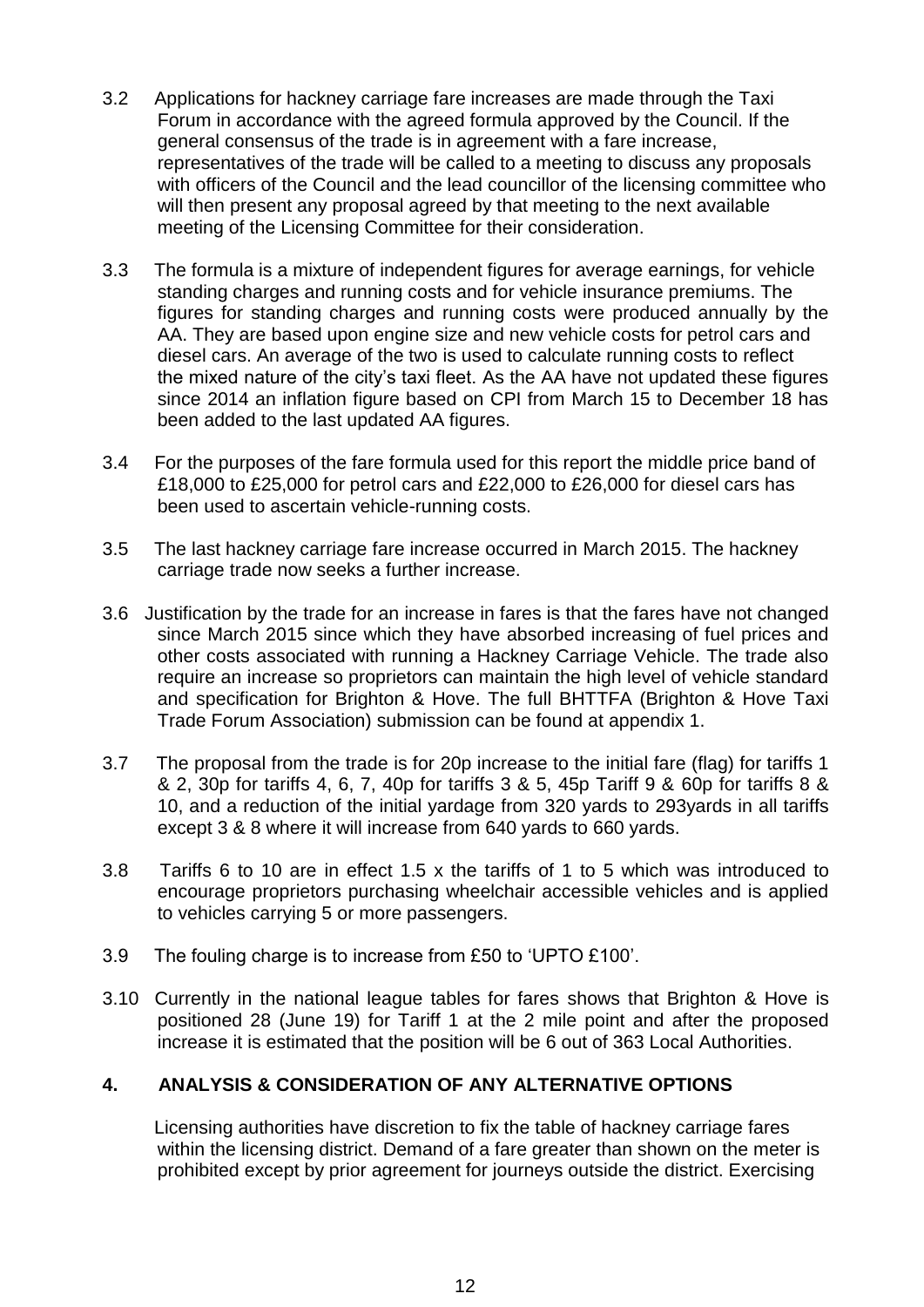this power offers passengers protection. Not undertaking a hackney carriage review may make businesses unprofitable and inadequate number of taxis to meet demand.

#### **5. COMMUNITY ENGAGEMENT AND CONSULTATION**

- 5.1 The subject of the fare review is a constant agenda item at the council's hackney carriage and private hire consultation forum where all members of that forum are free to express their opinions. The forum members have delegated negotiations to selected representatives.
- 5.2 The procedure for presenting the trade's request for a review has been followed. This involves the trade's representatives making representations to the chair of The Licensing Committee (non Licensing Act 2003) and officers. The trades Representatives accept the recommendations as reasonable.
- 5.3 A meeting with the trade representatives, council officers and the chairman Licensing Committee (non Licensing Act 2003) was held on 19 January 2015 where a proposal was agreed in principle to go to the committee.

#### **6. CONCLUSION**

6.1 That members confirm their support for an increase in maximum fares and that the Head of Regulatory Services advertises the proposed variation in fares, and invites any objections in accordance with the legal requirements.

#### **7. FINANCIAL & OTHER IMPLICATIONS:**

#### 7.1 Financial Implications:

The cost of advertising the proposed fare increases will be met from the existing hackney carriage revenue budget. The fare levels are used by the trade, and are not an income stream to the council.

Finance Officer Consulted: Michael Bentley Date: 22/05/19

#### 7.2 Legal Implications:

The power to fix fares for hackney carriages is provided by Section 65 of the Local Government (Miscellaneous Provisions) Act 1976. The procedure is set out in the body of the report.

Lawyer Consulted: Name Rebecca Sidell **Date: 22/05/19** 

#### 7.3 Equalities Implications:

The survey will provide information from various categories of society in Brighton & Hove, which the council will use to ensure that taxis in the city are licensed to best serve the needs of all. The results will assist the Council in planning for the future ensuring that no group of persons will be disadvantaged through using taxis.